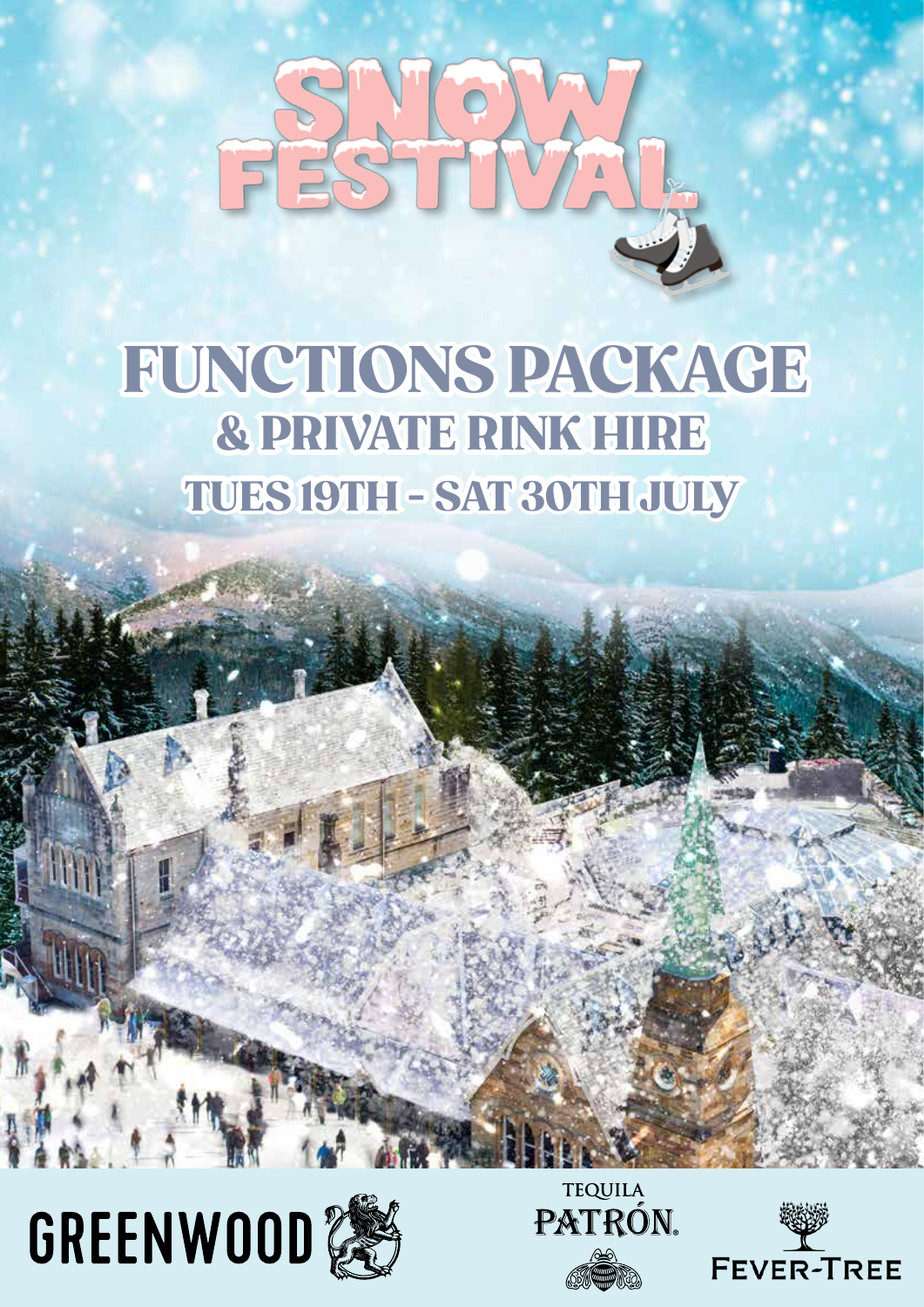## RULE THE RINK





## **with Greenwood Hotel and Patrón**

Gather your friends and co-workers for an unforgettable winter experience at Greenwood Hotel.\* Surrounded by 100 tonnes of real snow, skate away your afternoon in our winter wonderland. With free skate hire and exclusive use of the rink for you and your group, you'll feel like VIPs in no time!

Not an expert on the ice? We'll have a complimentary skate coach on hand to teach you all the tips and tricks you'll need to know to bust a move or two. Wash down the experience with a Patrón cocktail and nibbles in your own private area. Name a more perfect way to spend a wintery afternoon? We dare you!



**Japanese Chicken Satay Skewer, Peanut & Coconut Sauce (GF. DF)** 

**Bungalow Pork Sausage Roll, Caramelised Apple, Fennel, Tomato Chilli Relish** 

**Wagyu Beef Slider, Jack Cheese, McClure's Pickle, Aioli, Tomato Relish**

+ Pizza Supper Package (3 slices per person)